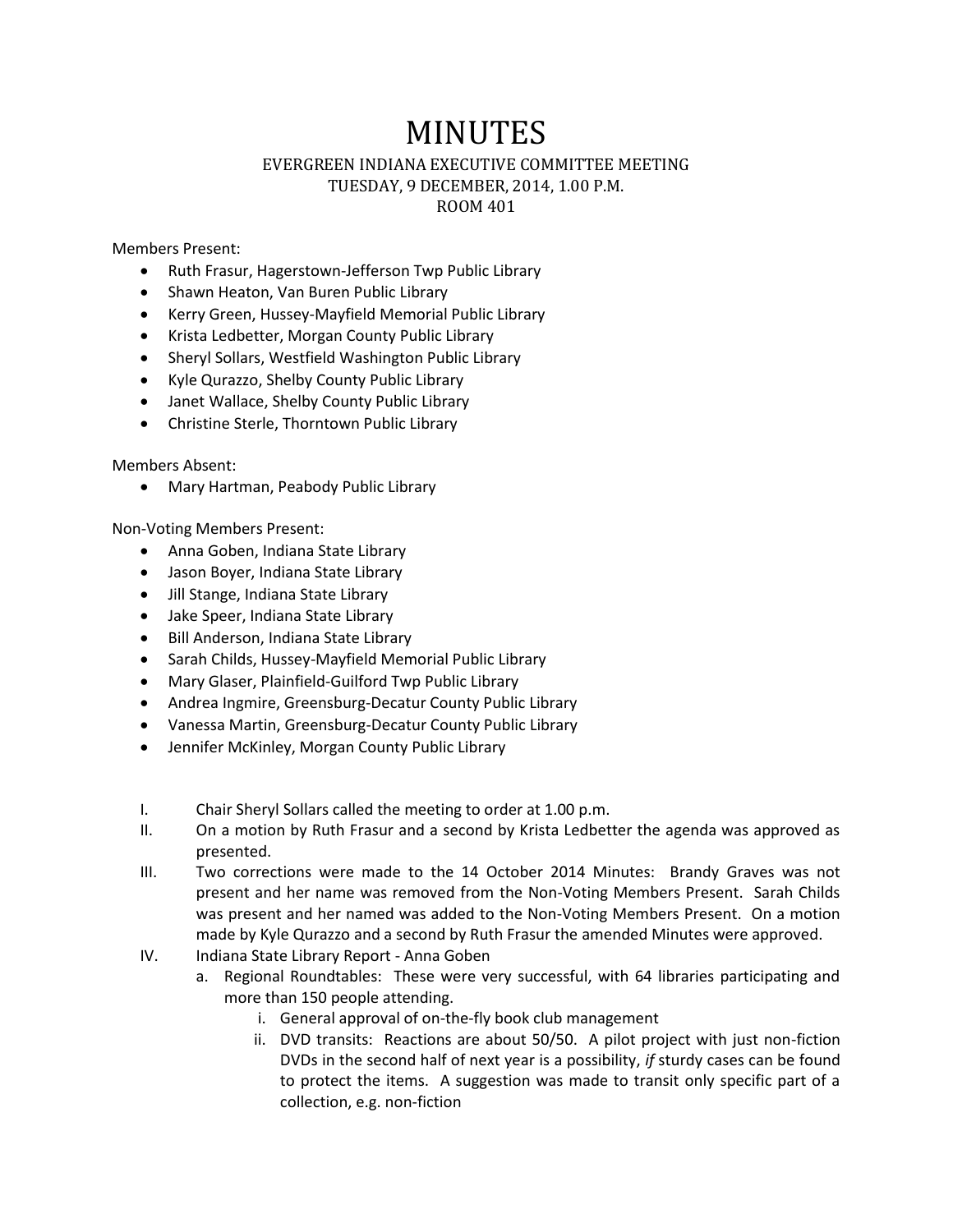- 1. Pros
	- a. Patrons would love it
	- b. The next logical step in resource sharing
	- c. Improves the breadth of a/v access beyond local budget
	- d. Already happening in areas where libraries are clustered
- 2. Cons
	- a. DVD borrowers most opportunistic group
	- b. Too long off-site
	- c. Too much damage (fragile media)
	- d. Too much work/staff time
	- e. Too much patron training (what's eligible, how long, etc.)
	- f. Would require procedural changes (R-rated cataloguing) and revised local policy standards (juvenile media circulation)
- b. Development Requests
	- i. OPAC
		- 1. Better focus on parts holds
		- 2. Call number sort in My Lists: long-term development
		- 3. Autocorrect for search
	- ii. Staff Client
		- 1. Search in copy buckets
		- 2. Options to store patron pictures and files (patron documentation): This would require a massive amount of space.
		- 3. Family Groups (not using the current clone tool): This would enable libraries to lock in maximum family fines.
		- 4. Policy and Procedure Requests:
			- a. Pest policy
			- b. INfoExpress packing and handling procedures (with justifications) - if libraries are having problems with drivers abusing items or refusing to bring in the forms to be signed, they should contact Mike, and he can lodge a complaint with the courier. Also, if libraries are not using the zip ties on their bags, the courier is not liable if something happens to your items. This includes not just falling out, but any damage at all (including water).
- c. Migrations: Two migrations since the last EC meeting North Madison County Public Library System went live in October and Royal Center-Boone Twp Public Library came on last week.
- d. 2014 Trainings: ISL has had numerous trainings this year: RDA, Catalogue Clean-up, Report Building, Evergreen 2.5, etc.
- e. Ethics and Policy Audit
	- i. Almost 60 libraries have submitted so far.
	- ii. Anna is sending out reminders this week.
	- iii. These are due by 2014-12-31. Anna has read several local exception policies that should be examined the committees. One of these policies involves the alternate form of ID that was discussed at the last EC meeting.
- f. Deduplication
	- i. Reduced the total bib count by 183,221 records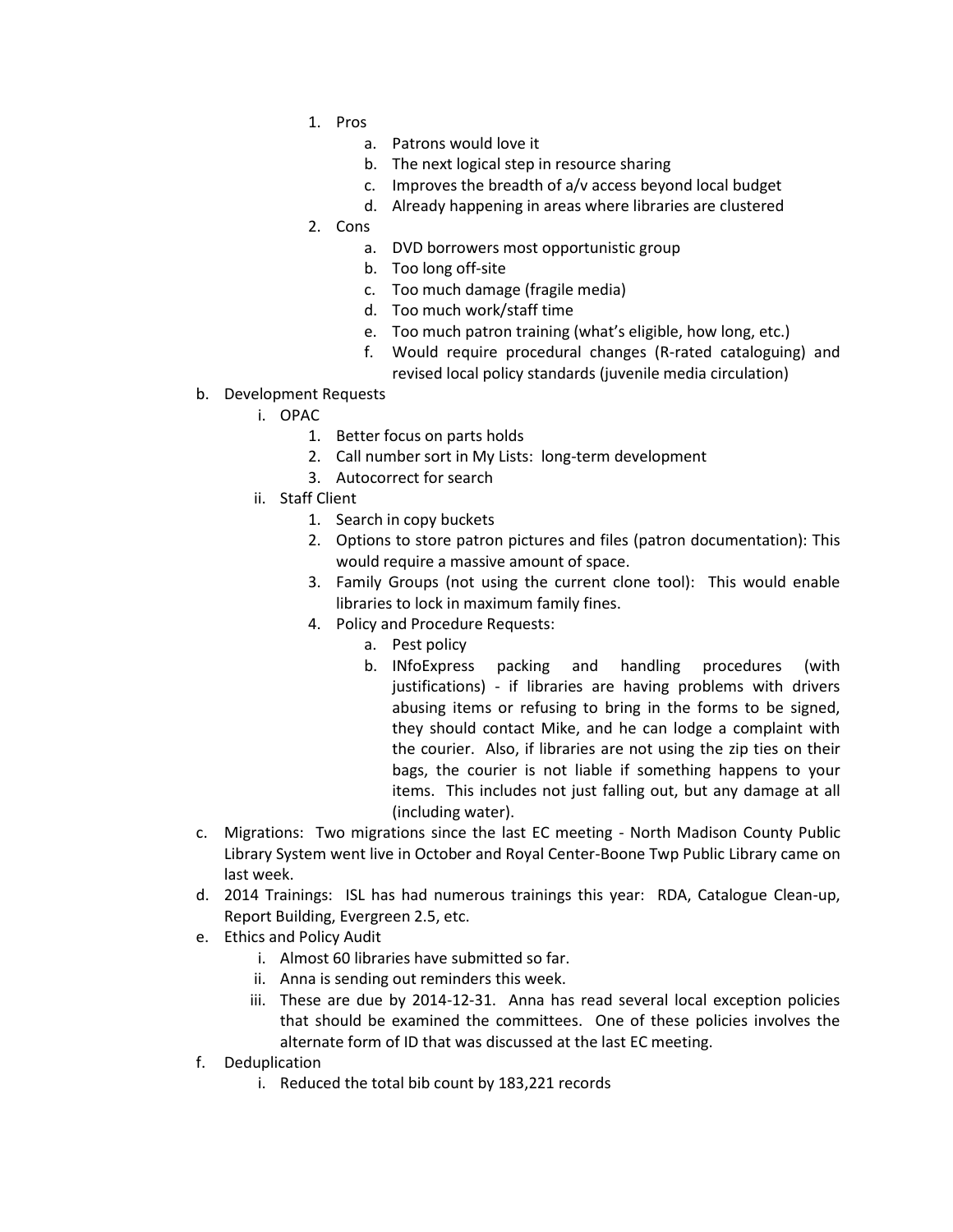- ii. Used 3 new keys to match on (010 LC control, 024 other standard identifier, and 035 - system control)
- iii. The Catalogue Committee has requested that this become a final stage in the new migration process.
- g. Novelist Contract Final
	- i. Novelist Select is now live for all Evergreen Indiana libraries.
	- ii. Catalogue integration is part of the upgrade.
	- iii. Libraries that have individual contracts may be released from their contracts and receive a pro-rated refund. Libraries that have any other Novelist products will need to contract for those individually.
- h. Equipment Refresh
	- i. Because of new QPA rates, ISL was able to procure another server for Evergreen which will be going live later in the month. The new rates brought the cost of the equipment down to under \$100,000.
- i. Upgrade
	- i. We are on schedule and the testing is completed.
	- ii. The conceptual art for the new icons is ready and was shown to the Cataloguing Committee last week for feedback.
	- iii. Training schedule is set for 12, 15, and 17 December 2014.
- V. Committee Reports
	- a. Cataloguing Committee Sarah Childs
		- i. The Committee recommends that Cat1 certification be renewed annually to keep everyone updated on any changes and to maintain quality cataloguing practices. The training will be asynchronous and developed by the Committee. This will be discussed further under New Business.
		- ii. The Committee recommends a new circ modifier for eReaders, which will go before the Patron Services Committee and then the Executive Committee.
	- b. eContent Committee Shawn Heaton
		- i. CustomGuide: This is a tech training program that leans heavily toward MicroSoft products (such as Excel and Word), and offers basic through intermediate assistance. The price is \$8 per registered user, per month. The Committee decided to take another look at this in another year.
		- ii. Ancestry and ProQuest: Unfortunately, Ancestry *might* give us a 5% discount if we can subscribe a large number of *new* accounts. This would not include libraries that already have an Ancestry subscription. They are offering four new products and will give a 20% discount if a library subscribes to two or more of the products.
		- iii. ConsumerReports.org: The rep has not gotten back with Anna yet with any numbers. This product is currently available through INSPIRE.
		- iv. The RDA renewal through and the invoices should arrive soon.
	- c. Patron Services Jennifer McKinley
		- i. The Committee will meet next week. Jennifer reported that the damaged materials roundtable went very well.
- VI. Unfinished Business
	- a. Mission Statement review: Krista and Kerry are still working on this and will make a report at the next meeting.
	- b. Registered Sex Offenders: Our attorney tells us that this data may be captured legally. However, since these patrons are not prevented from coming to the library and libraries